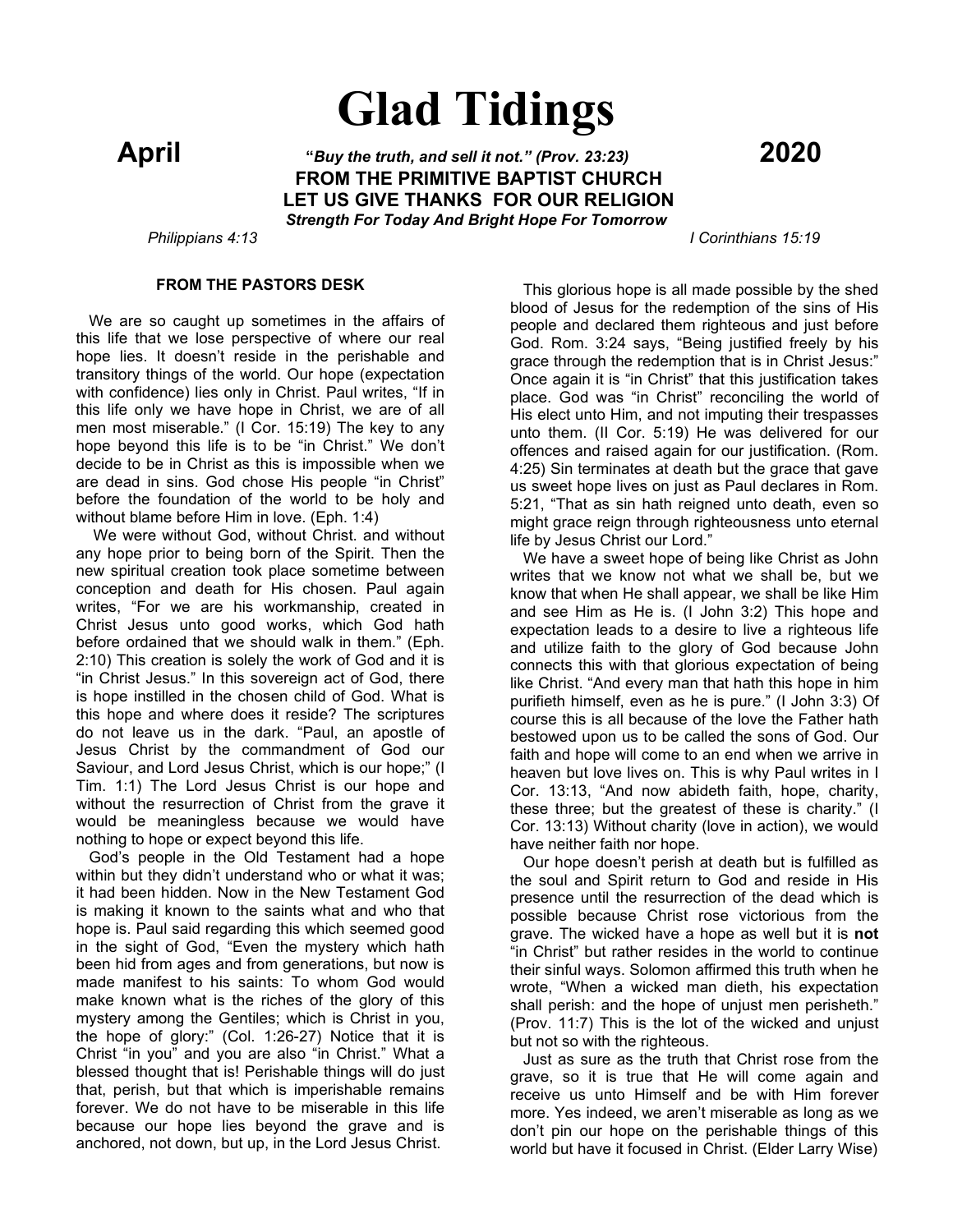#### **GLAD TIDINGS EDITORIAL OFFICE**

 Please send all articles, announcements, change of address, correspondence and contributions to the Editor of Glad Tidings at the address below or call 662-489-5017 for announcements. You may also e-mail to **wisepb310@gmail.com**; we reserve the right to reject or edit any material. **All published material must be received prior to the 8th of the month** to be included in the following month's issue and sent to the Editor at the following address:

> Elder Larry Wise 12932 Hwy 9 S. Randolph, MS 38864

All names and addresses of Glad Tidings will be deleted from the mailing list if an issue is returned as undeliverable as addressed unless proper notification has been received. There is no subscription price for Glad Tidings. We do accept contributions as Glad Tidings is reader supported. **Make checks payable to "Glad Tidings" and send to the Editor at the above address.** They are sincerely

appreciated. This is a Primitive Baptist Church publication.

#### \*\*\*\*\*\*\*\*\*\* **KEYS OF THE KINGDOM** Elder T.S. Dalton (Deceased)

 "And I will give unto you *the keys of the kingdom of heaven*, and whatsoever thou shalt bind on earth shall be bound in heaven, and whatsoever thou shalt loose on earth shall be loosed in heaven," Matt. 16:19.

 Keys signify authority as you will see by reference to Isaiah 22:22, "Eliakim who had the key of the house of David, was over the household, etc." God's ministers are called stewards in Tit. 1:7, also 1 Cor. 4:1. Jesus had made known unto the apostles in this same chapter that he was going to build his church, and found it upon the grand truth as expressed by Peter. "Thou art the Christ, the Son of the living God," for Jesus said to him, "Blessed art thou, Simon Bar-Jona, for flesh and blood hath not revealed it unto thee, but my Father, which is in heaven. Upon this rock I will build my church, and the gates of hell shall not prevail against it."

 The church is not founded, then, on the idea that none but the literal seed of Abraham or national Israelites shall have its benefits, but it shall be founded upon the truth that God reveals to men, whether they be Jew or Gentile. And Peter being one of the stewards of his church, and God having chosen, that the Gentiles by his mouth should hear the word of the gospel.

 He now gives him the authority to open the door of truth to the Gentiles, which he did when he visited Cornelius.

 We must confess that there has been considerable speculation on this subject, but we have come to the conclusion that the heaven referred in the text has

reference to the Jewish church, and means that whatsoever Peter shall bind or loose among the Gentiles shall be ratified by the saints among the Jews, and if you will call to mind, my brother, that Peter had visited the Gentiles, and preached to them that the church at Jerusalem took him under dealings, and while they were consulting about this matter, James arose and said, "Men and brethren, hearken unto me, for I remember that Simon hath said that God shall visit the Gentiles to take out of them a people for his name," and when this truth was called to mind, they all forgave Peter, or rather ratified his work, and said, "Now hath God granted repentance unto the Gentiles." T.S. Dalton *Zion's Advocate* Jan. 1893.

 **C.H. Cayce:** We think the keys of the kingdom (or church) were delivered to Peter, and he used them to unlock the door and open the kingdom to the Gentiles when he went to the house of Cornelius and preached the gospel there. We do not think the door of the church is ever closed, or has been since it was opened to the Gentiles. It is always open to God's little children who give a reason of their hope in Jesus and ask for a home there. (CAYCE *Vol. 1, ppg 378)*

(From "*Anthology of Primitive Baptist Literature"*, Volume 7—Elder Harold Hunt—Editor)

> \*\*\*\*\*\*\*\*\*\* **NEW WINE: NEW BOTTLES** Elder T.S. Dalton (Deceased)

 In the days of the Savior's advent here on earth, history informs us they used bottles made of leather, which after they had been used awhile and became old and worn, would not admit of being filled with any strong substance, and we think the Savior used this to illustrate the idea that he intended to convey, and if you will read the two preceding verses, you will see that Jesus was talking to John's disciples on the subject of fasting. The  $14<sup>th</sup>$  verse says, "Then came to him John's disciples, saying, Why do we and the Pharisees fast oft, but thy disciples fast not?" Verse 15, "And Jesus said unto them, can the children of the bride-chamber mourn as long as the bridegroom is with them? But the days will come, when the bridegroom shall be taken away from them, and then shall they fast."

 This, we think, the Savior introduced to show that they (the Pharisees) were fasting, because it was in keeping with the tradition of their fathers, or in other words, because the Jewish law and the Jewish form of worship required it, simply showing them that they were still keeping up the forms of the old covenant. But now the bridegroom (Christ) is come and introduced the new covenant, in which his people are to worship (not in ceremonies, or formal fastings), but in spirit and in truth, for Jesus says, "he seeketh such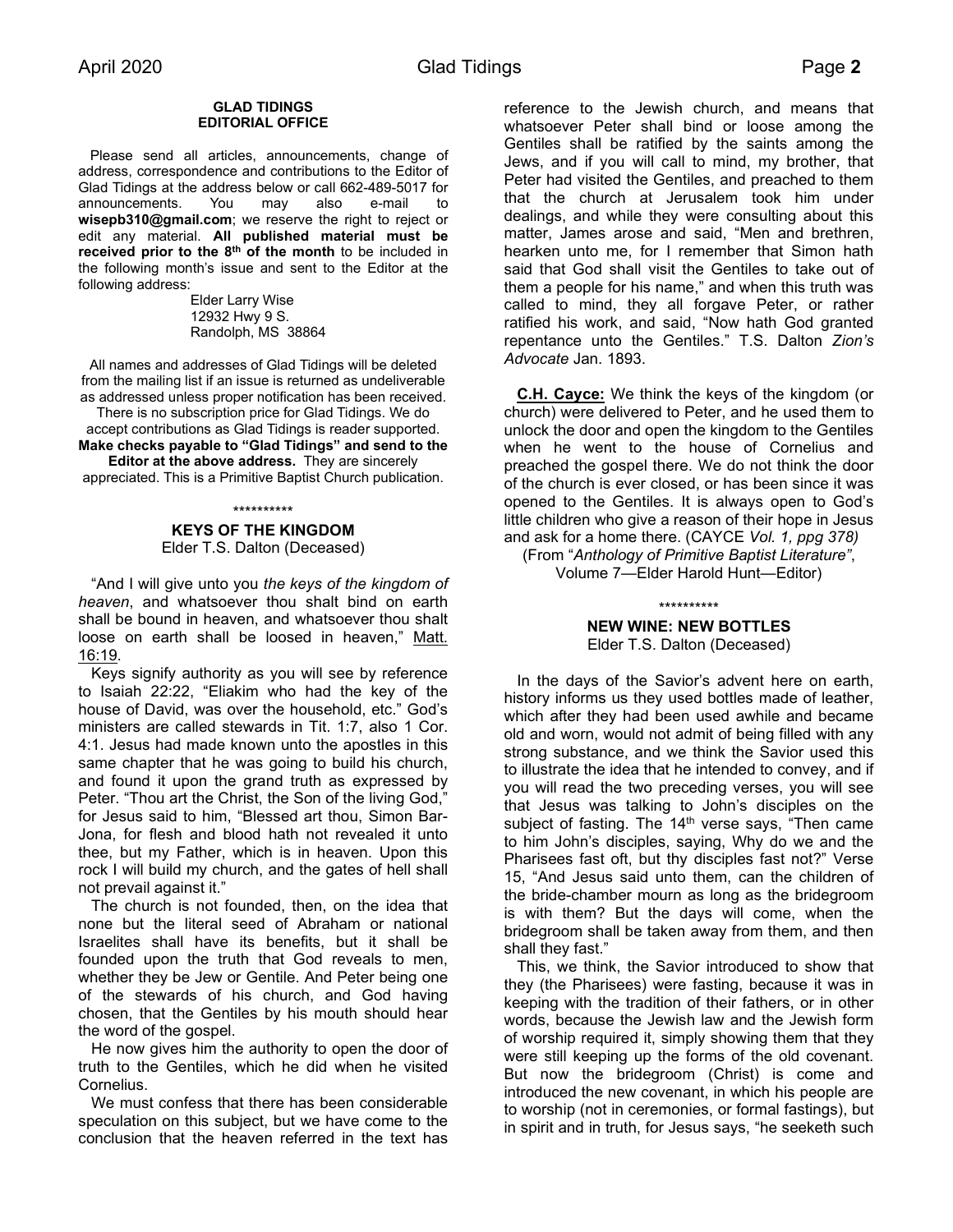to worship him, as do worship him in spirit and in truth."

 "Therefore," says the Savior, "we put new wine into new bottles." The idea is whatever belongs to the new covenant should not be put in the old, which necessarily cuts off every Arminian Creed from Dan to Beersheba, for they all take the stipulations of the old covenant, and try to bring them into the new, and every time they try to blend the new and old together, they make the rent worse.

 Therefore we would suggest, that we all cease trying to mend the old garment with a new piece, but accept the new bottle (covenant) in which is found the rich treasure of God's grace, which is freely and graciously bestowed upon the subjects of promise, and we are made the happy beneficiaries of it, without the performance of stipulated conditions on our part. The stipulations of the old covenant were, "if you will, I will." "If you are willing and obedient, ye shall eat the good of the land," etc., etc. In the new covenant God says, "I will and you shall."

 Oh! how different, and yet there are multiplied millions of people who have never yet discovered the difference and are still trying to mend the old garment with the new piece of goods, or to put the new wine into the old bottle; and I have been made to wonder why they could not see it. Oh! that God in his infinite goodness and mercy may open their eyes to the truth, and lead them out of Babylon into the green pastures of his grace, that they may feast their souls on the rich promises found in the "new and everlasting covenant, which is ordered in all things and sure." *(T.S. Dalton Zion's Advocate Sept 1893)*

(From "*Anthology of Primitive Baptist Literature"*, Volume 7—Elder Harold Hunt—Editor) \*\*\*\*\*\*\*\*\*\*

#### **THOUGHT OF THE DAY** Elder Robert Payne January 18, 2020

 Most all churches have articles of faith that express the doctrine they believe.

One of those is that we believe the scriptures of the Old and New Testament of the King James Bible are the inspired word of God and our only rule of faith and practice.

While many are sincere in their claim to this principle, their beliefs fall short of the standard of Bible truth.

Many have been taught false doctrine either intentionally or through lack of knowledge. That is the reason we compare what we are taught to what the Bible teaches.

 John 4:24 tells us, God is a Spirit: and they that worship him must worship him in spirit and in truth.

There is only one truth, so all the things taught today are not truth. We all possibly could be wrong, but there is no way we are all right. While that thought may offend some, it is true nonetheless. Consider these thoughts and rightly divide the word of truth.

# **MERCY**

 The small word, "Mercy," I consider one among the few words, that mean so much. It is like faith; it comes from above, and is given by the Holy Spirit. All men have not faith. Mercy is not given enough thought or consideration. It is used sometime in a thoughtless way, as when one gets suddenly ill, he or she, without thinking, will say, "Oh, Mercy." The King of kings had mercy upon many before time was; made choice of people who were given eternal life to dwell with Him in glory. The Father gave His only Son to suffer and die on the cross for them, and just before giving up the ghost to leave the earth He said, "It is finished." Precious words, He paid it all; He had borne our sins; paid with mercy and the shedding of His blood. I am made to think, am I a soldier of the cross, and am I worthy to retreat to the Mercy seat. Some may not be familiar with the song,

 From every stormy wind that blows. From every swelling tide of woes, There is a clam, a sure retreat 'Tis found beneath the mercy seat.

 The scripture says, "I will have mercy on whom I will have mercy," and "Whom He will, He hardeneth." "It is not of him that willeth, nor of him that runneth, but of God that showeth mercy." "Ye have not chosen me, but I have chosen you." "He speaks and it is done."

 We who have God's love and mercy in our hearts are joyful and want to love and serve Him better. Some say, "I can believe and praise Him out of the Church." I don't dispute this, but much joy is lost; that of serving Him and having the sweet fellowship of the church, which is better felt than told. Old Baptists believe in heart felt religion. I am ashamed to say it, but in this civilized America the courts have no mercy, no matter what the crime may be. I am sure that men in the late war were made to plead for mercy, having lost all faith in himself and in all mankind. In the Acts of the Apostles, we read of many miracles performed by Jesus. Also where He gave this miraculous power to some of the apostles, especially to Paul and Peter, both were very bold and outspoken. One night when Peter was imprisoned and chained between two soldiers, an angel of the Lord appeared to him and his chains were loosed and he was made free. Later someone tried to buy this wonderful power given to him from God. "Thy money perish with thee." So, you see power and mercy cannot be bought with silver or gold.

Oh, let thy hand forget thy skill,

My tongue be silent, cold, and still;

 This bounding heart forget to beat, If I forget the mercy seat.

Artelia Morrisett (From *"The Primitive Baptist",* April 17, 1947)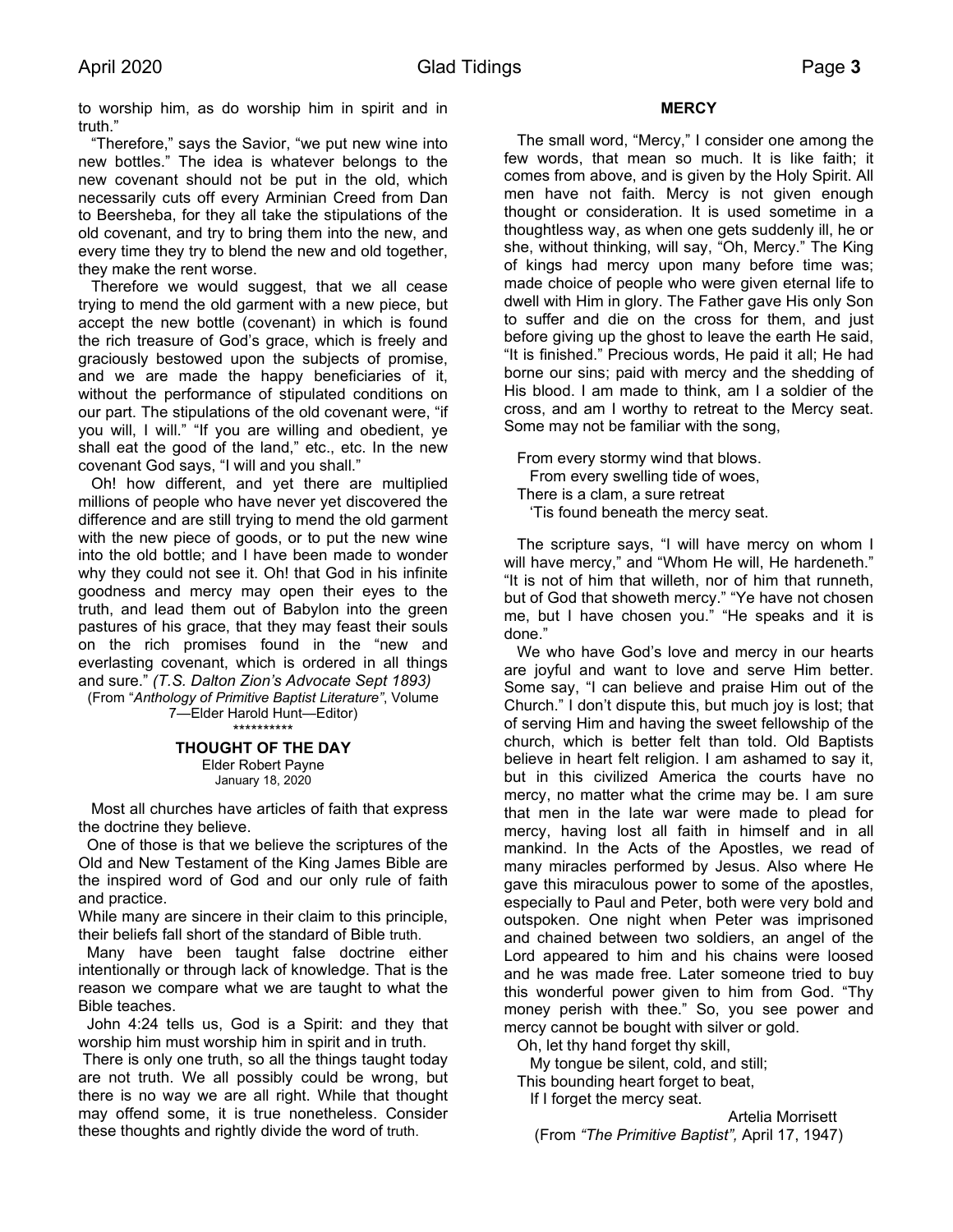# **THE INDESTRUCTIBLE WORD**

Unknown—Copied

 Many have tried to destroy the Bible. In A.D. 303, Roman emperor Diocletian issued an edict to destroy Christians and their Bibles. Over a burned Bible, he built a monument on which he wrote this, *Extinctonimomene Christianorum* (the name Christian is extinguished). Twenty years later, Diocletian was dead. The new Emperor Constantine commissioned 50 copies of the Bible to be prepared at government expense.

 In 1776 Voltaire, the French philosopher, stated, "one hundred years from my day, there will not be a Bible in the earth except one that is looked upon by an antique seeker." One hundred years later, Voltaire was dead and his own house and press were used to print and store Bibles by Geneva Bible Society. One hundred years from the day of Voltaire's prediction, the first edition of his works sold for 11c in Paris, but the British government paid the Czar of Russia half a million dollars for an ancient Bible manuscript.

 God's Word shall stand forever, "Heaven and earth shall pass away, but my words shall not pass away" (Matthew 24:35).

(From "*In The Master's Service",* June 2007)

#### \*\*\*\*\*\*\*\*\*\*

**HERE AND THERE** Elder Louis Culver Deatsville Alabama

 Many times the congregation, either in whole or in part, become dissatisfied with the pastor and desires to remove him in favor of someone else. "For the good of the church," says the congregation. Frequently, however, the 'good of the church' is of the least concern.

 It has been said that if you desire a better preacher, then pray for the one you have. If a church is looking for a better preacher, praying for the current one could very well bring about a great change—in both the pastor and in the congregation. If a congregation prays, things happen. Prayer changes things. God both hears and answers prayers. We must be 'tuned in' to Him when He answers or we may mistake our wants for His answers. Remember: sometimes God says "Yes," sometimes He says "No," and sometimes He says "Wait awhile."

 If you want better preaching from the pulpit, exercise and practice more and better prayer from the pew. Here is the problem and there is the answer.

(From *"In The Master's Service",* June 2007) \*\*\*\*\*\*\*\*\*\*

 "And I will give you pastors according to mine heart, which shall feed you with knowledge and understanding." (Jer. 3:15)

#### **HALF HINGES**

#### By Elder Leon Clevenger (Deceased)

 In looking through my tool box the other day I came across a half hinge, all in good shape but useless without the other half. I failed to find the other half. Then I thought how like our lives that was. In our hands many things are useless because we cannot find the other half for which it was made.

 Not so with God. He never makes a half hinge without it's other half. He made the wings of the bird. The air on which it flies is the other half. He made the fins of the fish and the water for their use. The seed for the soil, and the soil for the seed. Christ for the Christian and the Christian for Christ. The hope of the resurrection is a half hinge, but its fulfillment is sure, for only God can give a real hope of the resurrection, and God never makes a useless half hinge.

 I saw a flight of wild geese winging southward. So foolish and yet so wise, knowing by instinct when and how to fly and where to go. God gave the instinct to go south from the cold north winter and he gave the sunny southland as the other half of the hinge. They needed no road map or tourist prospectus to make them believe the southland desirable. God put the desire there, even as in spiritual life God puts the desire for Christ in the hearts of his children.

 These things should be of much encouragement to the Christian. We so often fear that we will never find that place and love in Christ which we so much desire. God has given that desire. He makes no half hinges. Somewhere unseen by mortal eye is the other half. We shall receive it some sweet day and it will fit perfectly.

 The worldly mind, unable to see spiritually, denies the Christian's hope and tells him to throw it away as useless. But those who have faith in God are comforted by the thought that every thing that God has made is for a purpose and some day will surely serve that purpose.

 God made the Christians for Christ. His God given hope points to Christ, and in God's own good time he shall be brought to Christ. Then the two halves will hinge perfectly and all will be love, peace and joy forever.

 May God give us each grace to trust in His perfect work, and may we learn to labor and to patiently wait the coming of our Savior, for He not only will come to us from time to time while on our earthly journey, but by and by He will come and take us home to live with Him forever.

Leon H. Clevenger (From *"Advocate and Messenger",* December 1942)

# \*\*\*\*\*\*\*\*\*\*

 "As for me, I will behold thy face in righteousness: I shall be satisfied, when I awake, with thy likeness." (Psalm 17:15)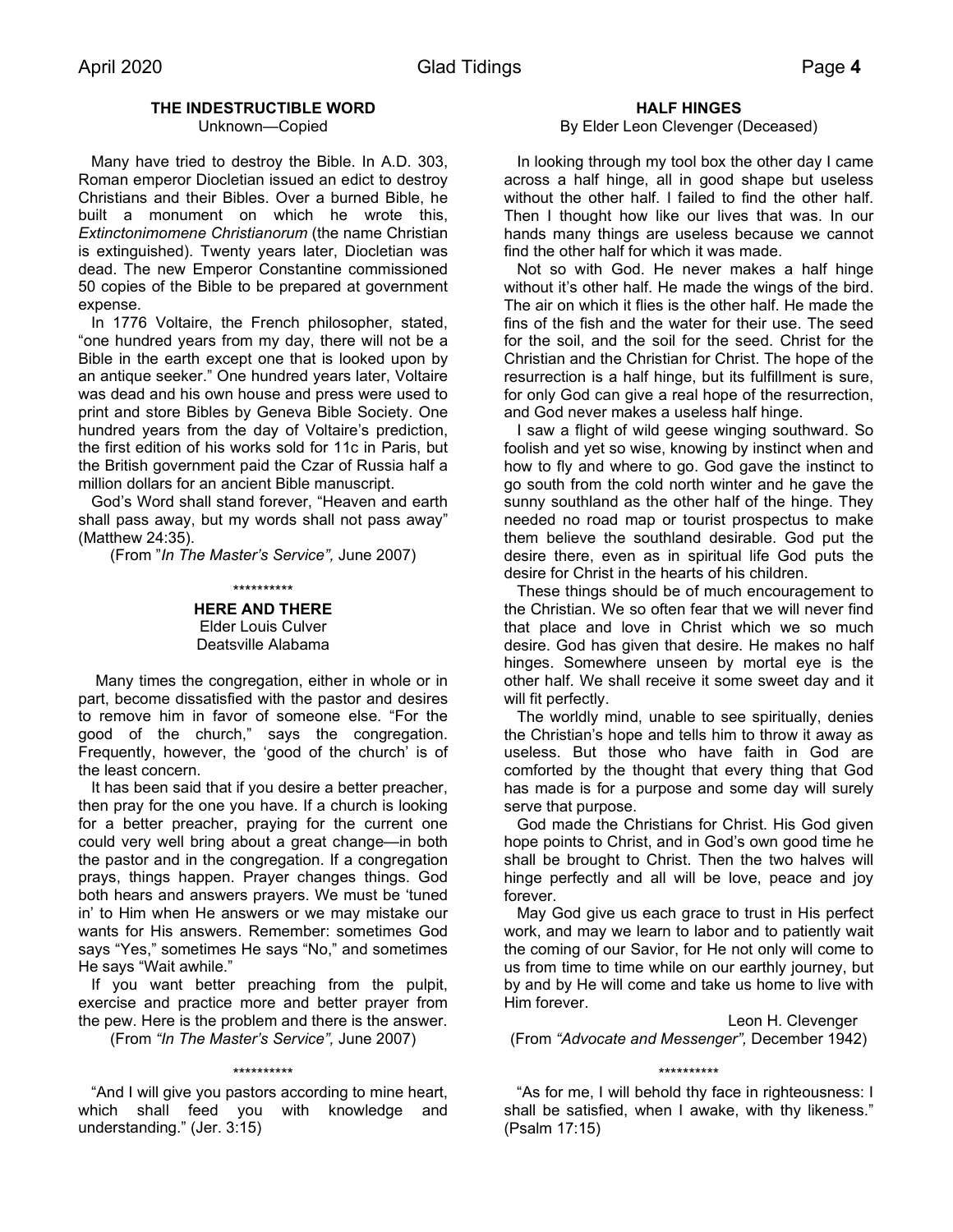# **SUFFERINGS NOW—GLORY HEREAFTER**

By Elder Larry Wise Randolph, Mississippi

 We read in the newspaper and see on the TV the reports of incidents of tragedies and the cruelty of men and women, and it is sometimes difficult to make sense of it all. We must remember that we live in a broken world and it manifests itself in the incidents we hear about from time to time such as crazed gunmen who shoot and kill innocent men, women, and children. Good people sometimes have to suffer because of the evil deeds of others.

 Many trials and tribulations are the lot of God's people in this life but they have the Lord to see them through. So we must trust the Lord no matter what the circumstances remembering that we have this promise in the word of God: "There hath no temptation you but such as is common to man: but God is faithful, who will not suffer you to be tempted above that ye are able; but will with the temptation also make a way of escape, that ye may be able to bear it." (I Cor. 10:13). The Lord knows what we are able to bear and provides the way of escape through His grace. The trouble may not be removed but grace is provided to bear the burden.

 Things happened to Job and he was a just and upright man who feared God and eschewed evil. His miserable comforters just knew that the trouble Job was experiencing must be because of some sin he had committed but such was not the case. Job didn't understand all that was happening to him but he made this statement that we all need to pattern our lives by: "Though he slay me, yet will I trust in him: I will maintain my own ways before him." (Job 13:15). Job continued to trust the Lord.

 Good people who trust the Lord and live upright lives like Job still undergo various sufferings and in our natural thinking it doesn't seem quite fair. We must remember that Jesus lived a perfect and upright life yet He suffered as man has never suffered for guilty sinners. "For Christ also hath once suffered for sins, the just for the unjust, that he might bring us to God, being put to death in the flesh, but quickened by the Spirit:" (I Pet. 3:18) We were the guilty, unjust ones but He was innocent yet He suffered on the cross that we would not suffer the eternal wrath of God. Suffering has been the lot of the saints of God but it doesn't last forever. David said, "…weeping may endure for a night but joy cometh in the morning." (Psalm 30:5).

 David wondered why he was plagued and chastened of the Lord while the wicked seemed to prosper with firm strength and were not in trouble as other men. This contemplation was too painful for David to bear to think about this, but then we read how and where he found solace. "When I thought to know this, it was too painful for me; Until I went into the sanctuary of God; then understood I their end."

(Psalm 73:16-17). In the sanctuary of God he understood that the end of the wicked was to be cast away from the Lord forever while the lot of all the righteous was to be forever with the Lord in heaven and immortal glory.

 In the midst of a crooked and perverse generation that seemingly cares little for the Lord or His word, there are those who still trust the Lord in spite of it all. "I will also leave in the midst of thee an afflicted and poor people, and they shall trust in the name of the Lord." (Zeph. 3:12). The truth is that sufferings usually cause the people of God to draw closer to Him while prosperity tends to cause them to become complacent and take blessings for granted. When the Twin Towers of the Word Trade Center in New York were destroyed by terrorists flying hijacked airplanes into them on September 11, 2001, the aftermath produced a religious awakening. People began to attend worship services in mass fashion. After the initial shock, people began to return to their old ways and houses of God suffered. This tragedy unified and brought people together; however, it didn't last.

 Solomon was the wisest man in the earth with the exception of Jesus Christ and he warned the people of God about priorities and what to expect in a world that brings both prosperity and adversity. "In the day of prosperity be joyful, but in the day of adversity consider: God also hath set the one over against the other, to the end that man should find nothing after him." (Eccl. 7:14) God has not left us in the dark about what to expect as the people of God. There will be days of darkness no matter how prolonged our years are upon the earth. Thus Solomon also said, "But if a man live many years, and rejoice in them all; yet let him remember the days of darkness; for they shall be many. All that cometh is vanity." (Eccl. 11:8)

 We are told to not be ashamed if we suffer as a Christian but rather rejoice and glorify God on this behalf. Paul even told the church at Philippi, "For unto you it is given in the behalf of Christ, not only to believe on him, but also to suffer for his sake;" (Phil. 1:29) Paul suffered and endured all things for the elect's sake and counted it an honor that he was worthy to suffer shame after having been beaten for preaching Jesus and him crucified. Paul paints the contrast between present sufferings and what to expect to come. "For I reckon that the sufferings of this present time are not worthy to be compared with the glory which shall be revealed in us." (Rom. 8:18)

Sufferings here but glory hereafter!

#### \*\*\*\*\*\*\*\*\*\* **LITTLE HUMOR**

 A man went to see his doctor for advice about being cured of snoring. The doctor asked, "Does your snoring disturb your wife?"

 The patient replied, "Does it disturb my wife? Why it disturbs the entire congregation." –Source Unknown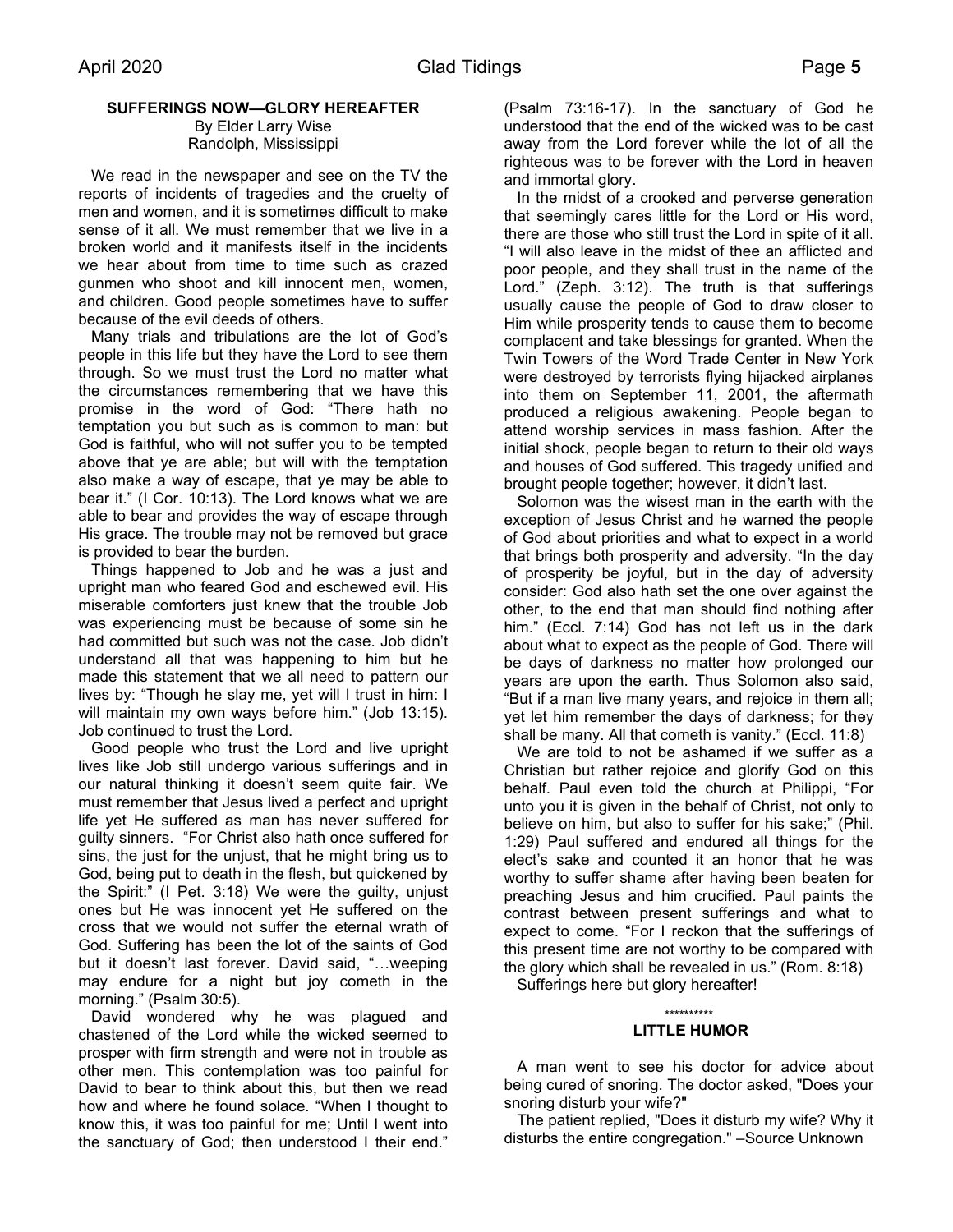# **BIBLE CROSSWWORD PUZZLE**

# ACROSS:

- 2. He maketh me to lie down in green
- 5. Jesus said I go to \_\_\_\_ a place for you.
- 7. When thou was under the fig tree  $I_$  thee.
- 9. In lowliness of mind let each other better than themselves.
- 10. Jesus was the lion of the correct of Judah.
- 11. The wicked husband of the wicked Jezebel.
- 12. Love your enemies \_\_\_\_them that curse you.
- 15. Peter saw a certain \_\_\_\_descend from heaven as it had been a great sheet.
- 17. By faith the \_\_\_\_ obtained a good report.
- 19. The hour cometh and \_\_\_ \_\_ when the dead shall hear the voice of the Son of God. 2 words.
- 21. Hear ye must we fetch you water out of this rock?
- 23. And I will raise <u>yeup</u> again at the last day.
- 24. For God loved the world He gave his Son.
- 25. The color of the heifer offered as a sacrifice.
- 26. Remember thy Creator in the days of thy \_\_\_.
- 27. I am the truth and the life.



# DOWN:

- 1. We're redeemed with the \_\_\_\_blood of Jesus.
- 2. Jesus said I go to prepare  $\overline{a}$  for you.
- 3. Paul's bodily presence was weak and his contemptible. He came not with excellency of \_\_.
- 4. Take thine , eat drink and be merry.
- 6. Israel had to gather instead of straw for brick.
- 8. We ask and receive not because we ask \_\_\_\_that we may consume it on our own lusts.
- 11. Fear him who is \_\_\_\_ to destroy body and soul.
- 13. This occasion celebrates resurrection of Christ.
- 14. Take the of faith to quench all the fiery darts of the wicked. Guards the heart and chest.
- 15. All is and vexation of spirit said Solomon.
- 16. We must worship the Lord in early and in truth.
- 18. Satan is a murderer and the father of \_\_\_\_.

# **BIBLE CROSSWORD PUZZLE**

## DOWN:

- 20. Son of Adam and Eve who replaced Abel.
	- 22. Mind not high things but condescend to men of **\_\_\_\_\_** estate. Not high.

#### \*\*\*\*\*\*\*\*\*\*

## **OUT OF THE MOUTH OF BABES**

 A mother invited a fairly large group of people over to her house for dinner. She asked her seven year old daughter if she would like to say the blessing? Her daughter told her mother she would not know what to say. The mother said, "Just say what you hear Mommy say."

 The daughter bowed her head and said, "Lord, why on earth did I invite all these people over to dinner?"

 Teacher: "Now Simon, tell me, do you say your prayers before eating?"

 Simon: "No Sir, I don't have to. My Mom is a good cook."

\*\*\*\*\*\*\*\*\*\*

**THOUGHT OF THE DAY** Elder Robert Payne *February 10, 2020*

#### **New and improved?**

 We live in a time of ever changing products and methods of doing things. Technology has exploded into ever changing products and the public is encouraged to get the newest and most improved products.

 Now we find that religion is not immune from these changes. You are not "with it" if you don't have the latest version of the Bible, song books, or on screen songs, minister, church chairs, musical instruments, entertainment for kids, and on and on we go.

 The Lord set up his church in simplicity and that for a reason that it does not require constant updating. God didn't ask Noah to make changes to the ark, Moses didn't add to the tabernacle nor Solomon to the temple. His command was to build them according to the pattern I shew thee.

 As an old preacher once said, if any thing will do, nothing will do as well.

 Hebrews 13:8 Jesus Christ the same yesterday, and to-day, and forever.

 Malachi 3:6 For I am the LORD, I change not; therefore ye sons of Jacob are not consumed.

 God does not change himself, his word and not his church. New and improved? I think not.

 "This people draweth nigh unto me with their mouth, and honoureth me with their lips; but their heart is far from me. But in vain they do worship me, teaching for doctrines the commandments of men." (Matt. 15:8-9)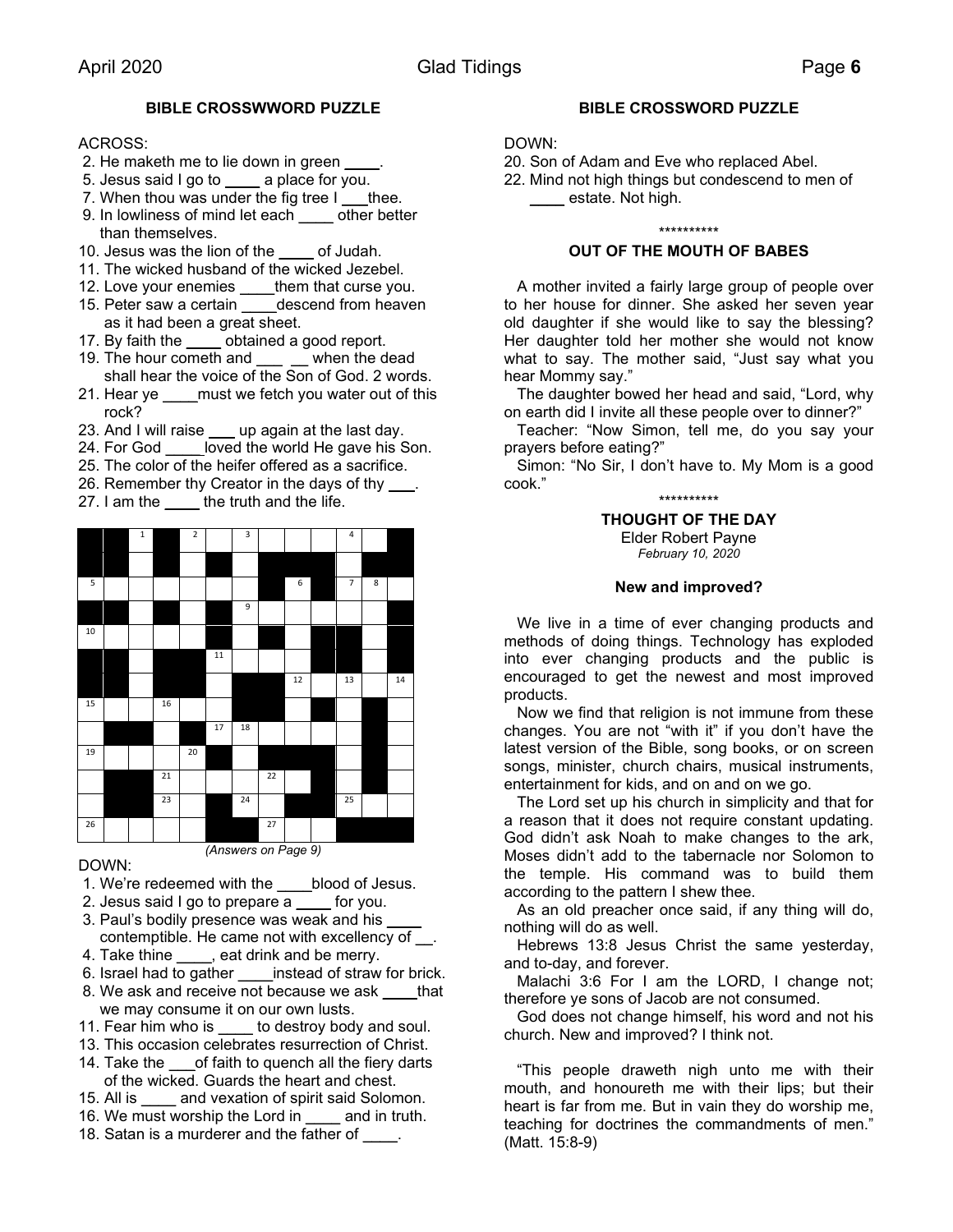# **CHURECH NEWS**

 Clear Springs Primitive Baptist Church, Maben, MS will have their meeting on 4<sup>th</sup> weekend in April, 2020 (Apr. 25-26). Services Saturday, Apr. 25, at 10:00 a.m. with lunch and afternoon services. Sun. at 10:30 a.m. This is an open meeting. Everyone is invited. Clear Springs is currently without a Pastor.

 Everyone is invited to Chewalla Primitive Baptist Church, Potts Camp, MS for their meeting the 2nd weekend in April, 2020 (Apr. 10-12). Services Friday night, Apr. 10, at 7:00 p.m. Saturday, Apr. 11, at 10:30 a.m. followed by lunch. No afternoon service. Concludes on Sunday, Apr. 12, at 10:30 a.m. followed by communion and lunch. Elder Gary Rhodes, AR is invited minister. Elder Jerry Wise is Pastor of Chewalla.

 Harmony Primitive Baptist Church, Tupelo, MS invites everyone to come worship our Lord and Saviour during our annual meeting the 1st weekend in May, 2020. The invited preachers are Elder James Isaacs and Elder Mark Quarles. Services will begin Friday night, May 1st, with supper at 6:00 and service at 7:00. Saturday, May 2nd, morning service will be at 10:00, followed by lunch and afternoon service. Sunday, May 3rd, morning service will be at 10:30, followed by lunch and communion service. We look forward to sweet fellowship with our beloved brethren and sisters. If you are unable to attend, please remember us in prayer. Elder Tony Lester is Pastor of Harmony.

 Pine Hill Primitive Baptist Church, Ripley, MS invites all to its annual spring meeting beginning Friday April 3, 2020 at 7:00 pm with refreshments to follow. Services on Saturday morning, April 4, at 10:30 am followed by lunch. Dinner will be served at 5:30 pm with worship at 7:00.pm. Sunday service at 10:30 with lunch at noon. Elder Ricky Harcrow, Fort Payne, AL is the invited minister. Come and hear the gospel of grace. For more information contact the Pastor, Elder Darren Owens at 662-587-1193.

 Bethany Primitive Baptist Church, Ecru, MS invites everyone to their annual communion meeting the 3rd weekend in May, 2020 (May 15-17). Services Friday night, May 15, at 7:00 pm. Services Saturday night, May 16, at 6:30 p.m. preceded by upper at 5:00 p.m. Sunday, May 17, at 10:00 a.m. with Communion followed by lunch. Elder Mark Quarles, Madison, MS is invited minister. Elder Larry Wise is Pastor of Bethany.

 "Because he hath appointed a day, in the which he will judge the world in righteousness by that man whom he hath ordained; whereof he hath given assurance unto all men, in that he hath raised him from the dead." (Acts 17:31)

#### **CHURCH NEWS**

 New Prospect Primitive Baptist Church, New Albany, MS has called Elder Rusty Wise, Tupelo, MS to be their Pastor and Elder Wise has accepted. They had been without a Pastor since Elder Grady Camp had to leave for health reasons.

#### **ANNOUNCEMENT**

#### <http://gracealoneradio.net/connect>

 You can now listen to GraceAlone Radio streaming the message of God's sovereign grace 24 hours a day, around the clock and around the world. The daily content of Grace Alone Radio consists of Bible teaching and preaching from Primitive Baptist ministers, Acapella hymn singing and Daily Bible readings from the King James Version of the Bible, and more. Grace Alone Radio is an affiliate of Sovereign Grace Publications and is produced by Elder Michael Gowens of Calabash, NC. You can also download an APP to listen on a smart phone. Listen online at:<http://gracealoneradio.net/connect>

 Sulphur Springs Primitive Baptist Church, Caledonia, MS will have its annual meeting the 2<sup>nd</sup> weekend in April, 2020 (Apr. 10-12). Singing at 7:00 p.m. Friday night, Apr. 10, preceded by supper at 6:00 p.m. Services Sat., Apr. 11, at 10:00 a.m. with lunch and afternoon services. Elders Bobby Payne, Dwayne Hooven, and David Guttery are scheduled for morning service and Darren Owens and Sam Bryant for afternoon. Concludes on Sun. at 10:30 a.m. Elder Joe Nettles is Pastor of Sulphur Springs.

 The 2020 Smoky Mountain Spring Meeting will be held April 6- April 9, 2020, Monday night - Thursday morning (morning, 10 am and night services, 7:00 pm). Evergreen Smoky Mountain Lodge and Convention in Pigeon Forge, TN (same location as last Spring, the property was sold and has new owners)

 We will start a little early on Monday evening (approx. 6:30 PM). Tuesday and Wednesday's schedule is for 10:00 am and 7:00 pm. Thursday morning will begin at 9:30 am (a little earlier).

Address and info is as follows,

4010 Parkway

Pigeon Forge, TN 37863...

865-453-1823

 Tell them you're with the Smoky Mountain Primitive Baptist Meeting and you will receive a reduced rate, which includes a full breakfast. Contact Elder Ronnie Loudermilk at [elderrbl@gmail.com](mailto:elderrbl@gmail.com) for more details.

 "In that day shall this song be sung in the land of Judah; We have a strong city; salvation will God appoint for walls and bulwarks." (Isa. 26:1)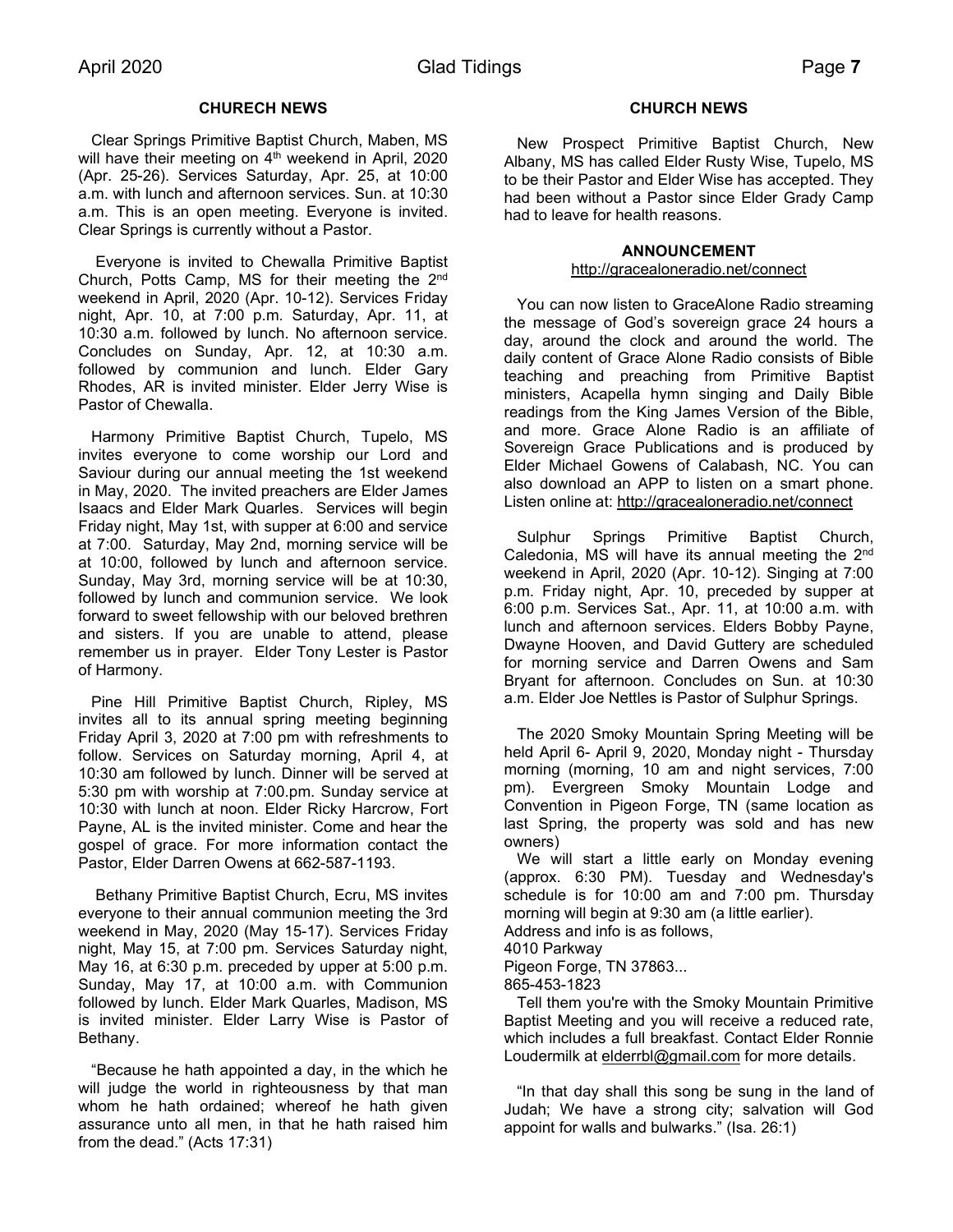# **DAILY PRAYER**

By Elder Rusty Wise February 9, 2020

 Mark 12:42-44 KJV: And there came a certain poor widow, and she threw in two mites, which make a farthing. And he called unto him his disciples, and saith unto them, Verily I say unto you, That this poor widow hath cast more in, than all they which have cast into the treasury: For all they did cast in of their abundance; but she of her want did cast in all that she had, even all her living.

 What do we offer up to our God? Do we run by the house of God, maybe to get a little refill or to make a showing, or just to say to ourselves "well I've done my part for the week, now I can get on to other things". Or we may even think to ourselves "well I may not have done much but I do more than most".

 Jesus declares that this little widow did more than all the rest, she gave all that she had. When we come before the presence of the Lord, do we give all that we have? Do we come with the thought of being there before time, so as not to be rushed, with our focus on him? Do we come with a prayer on our lips that God would bless our efforts? Do we sing from the heart, and make a joyful noise unto the Lord, do we pray as the message is being delivered, that God would speak to our hearts, and fill it with joy and peace? Are we truly thankful once again to be in the public worship with all of the saints? When we leave are our hearts turned to thoughts of when will we be able to gather together again?

 The widow gave all that she had in the service of God, what are we withholding that hinders us from serving him? How much of ourselves are we willing to surrender? I pray that we all find the treasure in serving a most wonderful amazing God.

1 All to Jesus I surrender, All to Him I freely give; I will ever love and trust Him, In His presence daily live. Refrain: I surrender all, I surrender all; All to Thee, my blessed Savior, I surrender all.

2 All to Jesus I surrender, Make me, Savior, wholly Thine; Let me feel Thy Holy Spirit, Truly know that Thou art mine. [Refrain]

3 All to Jesus I surrender Lord, I give myself to Thee Fill me with Thy love and power Let Thy blessing fall on me. [Refrain]

# **LITERAL OR FIGURATIVE**

# *(From a sermon by Elder Sonny Pyles)*

 I have this poem about preachers who would spiritualize everything in the Bible. He that would over spiritualize, doth so because he hath no spiritual eyes. And those that have no spiritual eyes often tell spiritual lies. I had this discussion with an elder, we were discussing election, and he said, "you have to take this lesson either literal or figurative". He wanted to spiritualize a lot more than I wanted to spiritualize and he said to me you've got to take this lesson either entirely literal or entirely figurative. It can't be both. I asked this elder a question and I want to ask this audience the same question I asked him. I understand you folks need rain; we need rain where I live. Now let's suppose right now that it is obvious it is pouring down rain outside. Let us pretend; we may have to pretend a long time but let us pretend. Now suppose I say it is raining cats and dogs. Is that a literal statement or a figurative statement and better be slow in answering? Somebody says why that is figurative. Well, go outside and get soaking wet and come back inside and tell me that it is figuratively raining. Caught on? I don't think some of you have. Let me try again. It is raining cats and dogs. Is that a figurative statement or a literal statement? You say it is figurative. Go outside and get wet, soaking wet like a wet rat and come inside and tell me it is figuratively raining. I have just said to you that it is literally raining but I have used a figure of speech to tell you how much it is raining. You catch that?

 Folks quite often tell you a literal truth and use a figure of speech to express it. I saw so and so yesterday and he was drunk as a dog. How many of you have seen any drunk dogs lately? I saw so and so and he was lying, lying like a dog. How many dogs lied to you lately? All that doesn't make any sense but you see what we're doing. My mother used to say drunk as a hoot owl. You seen any drunk hoot owls lately? I've seen a lot of them on the farm; never noticed any of them were drunk. Folks use expressions like that to give you a literal truth. That person was literally drunk but they give you a figure of speech to describe it.

 Now let's go back to the 40th chapter of Isaiah. He says, "The voice of him that crieth in the wilderness, Prepare ye the way of the LORD, make straight in the desert a highway for our God. Every valley shall be exalted, and every mountain and hill shall be made low: and the crooked shall be made straight, and the rough places plain:" Not let's turn to the New Testament. We're going to find in the New Testament that those mountains and hills were used to represent Jewish institutions. We come over to Hebrews chapter twelve and we find where the apostle Paul tells God's people you are not come to that old mountain that burned with fire, with blackness and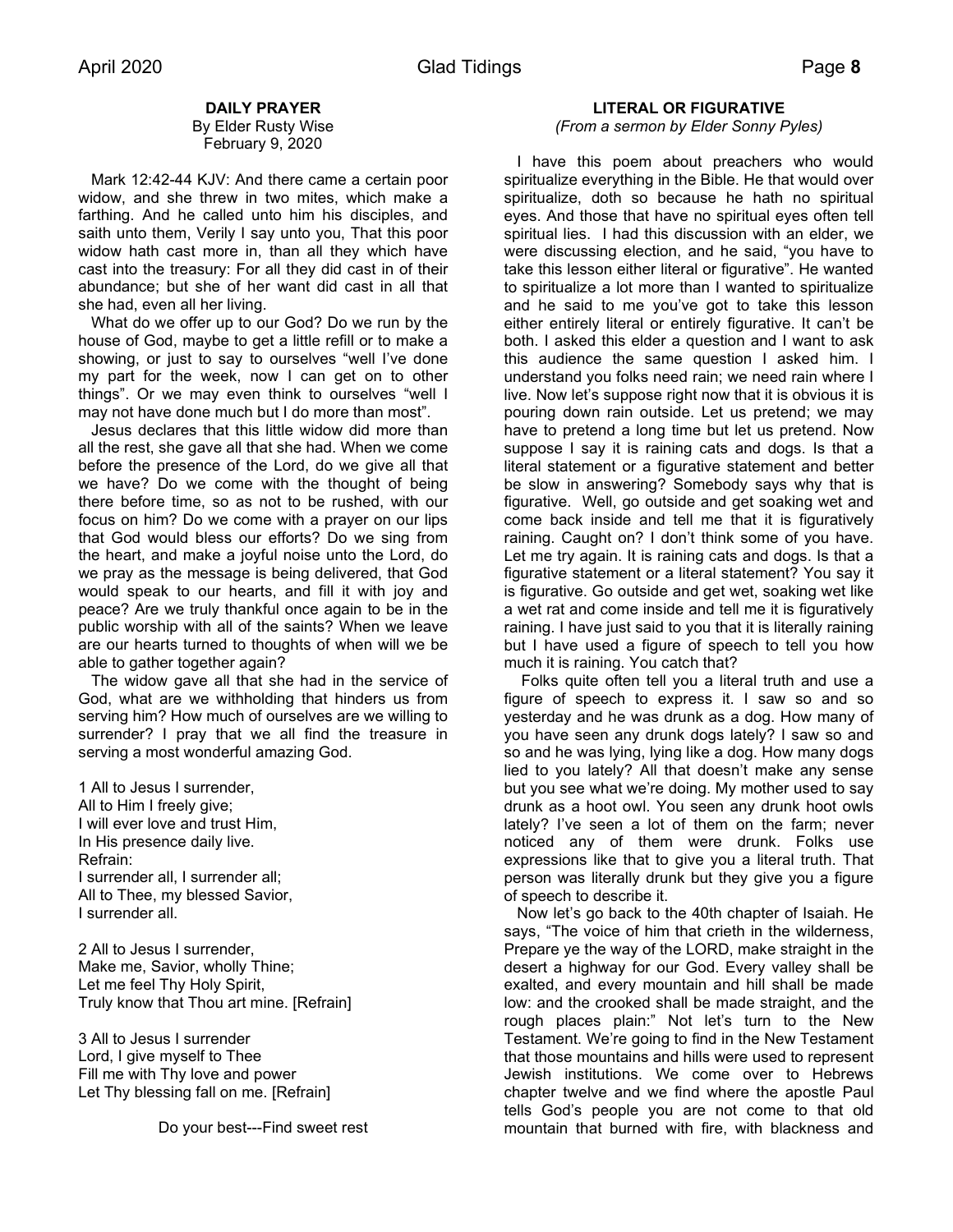with a tempest. You are not come to that mountain that Moses went upon where he received the law of commandments. In other words, you are not come to Mt. Sinai.

 Those Jewish institutions in the Bible were compared to mountains. Here is Mt. Sinai. Here are the Jewish traditions, legalism and the law that came from Mt. Sinai that they looked upon as something greatly exalted. Here was the Lord Jesus Christ, the carpenter and a little handful of people, of followers, preaching His kingdom to people and to them that was a lowly despised valley. We find that God brought this down and He brings this up and the Lord removed the middle wall of partition between Jew and Gentile so that it made no difference. He brought the Jews down; He exalted the church up. He puts us all on one level, Jew and Gentile; no difference in the sight of God. In Isaiah chapter 40 what you have over here; you have figurative poetic language used to describe what God was literally going to do. . .

#### **\*\*\*\*\*\*\*\*\*\***

#### **ANSWERS BIBLE CROSSWORD PUZZLE READ RIGHT TO LEFT**

| ACROSS;     | DOWN:       |
|-------------|-------------|
| 2. serutsap | 1. suoicerp |
| 5. eraperp  | 2. ecalp    |
| 7. was      | 3. cheeps   |
| 9. meetse   | 4. esae     |
| 10. ebirt   | 6. elbbuts  |
| 11. baha    | 8. ssima    |
| 12. sselb   | 11. elba    |
| 15. lessev  | 13. retsae  |
| 17. sredle  | 14. dleihs  |
| 19. siwon   | 15. ytinav  |
| 21. sleber  | 16. tirips  |
| 23. ti      | 18. seil    |
| 24. os      | 20. htes    |
| 25. der     | 22. wol     |
| 26. htuoy   |             |
| 27. yaw     |             |
|             |             |

#### \*\*\*\*\*\*\*\*\*\* **PRIDE**

 There is perhaps no one of our natural passions so hard to subdue as pride. Beat it down, stifle it, mortify it as much as one pleases, it is still alive. Even if I could conceive that I had completely overcome it, I should probably be proud of my humility.

*Benjamin Franklin, from his autobiography.*

 God wisely designed the human body so that we can neither pat our own backs nor kick ourselves too easily.

*Guideposts.*

**I TIMOTHY IV. 1-3** *August 20, 1936* Elder C. H. Cayce (Deceased)

 In January, 1935, Brother J. R. Nichols, Booneville, Miss., requested us to write on I Timothy iv. 1-3. Get your Testament and turn to it and read it, as we do not have space to copy it here. The expression "latter times," refers to a later time in the gospel dispensation. Some shall depart from the faith, or from the true doctrine of God. They will give heed to seducing spirits and doctrines of devils. The seducing spirits are evil spirits which seduce the Lord's children and deceive them, thus leading them away from the truth. And many of the Lord's children give heed to them. Doctrines of devils are doctrines that men and devils invent. Such doctrines are always contrary to the doctrine of God. The teachers of such doctrines speak lies in hypocrisy. They are hypocritical teachers. They teach for hire and divine for money. They make merchandise of the people. They teach for filthy lucre. Papal Rome is evidently clearly brought to view in this, for they forbid their priests to marry, under a great pretense of great purity and sanctity. They command to abstain from meats. With them it is a great sin to eat meat on certain days. This is but Rome's invention. False doctrines are borrowed from Rome. Rome led the way in modern missions. Rome invented sprinkling for baptism. Rome invented the doctrine of infant baptism. Rome invented the doctrine of eternal damnation without water baptism. Rome invented the doctrine that the preacher or priest is an instrument in eternal salvation of sinners. Many of the Lord's children have been deceived by false teachers of the world. C. H. C.

(From *"Editorial Writings From The Primitive Baptist"* by Elder C. H. Cayce)

\*\*\*\*\*\*\*\*\*\*

 *Question:* What or who were the "barbarians" mentioned in the New Testament?

**Answer:** The New Testament was originally written in Greek, and the Greeks called all other nations but themselves "barbarians" (Rom. 1:14), as the Jews called all other nations Gentiles. Greeks and Barbarians meant the whole human race; just as Jews and Gentiles mean all the race of man. Paul uses "Greeks" the same as "Gentiles." (I Cor. 1:22,24) The Greek word *barbaros* (barbarian) is thought to be imitative, or expressive of the repugnant sound of a foreign language to a Greek. In both the Hebrew Old Testament and the Greek New Testament, the original words sometimes rendered "Gentiles" are at other times rendered "nations," "heathen," and "people." Sylvester Hassell

(From *"Advocate and Messenger"*, August, 1966)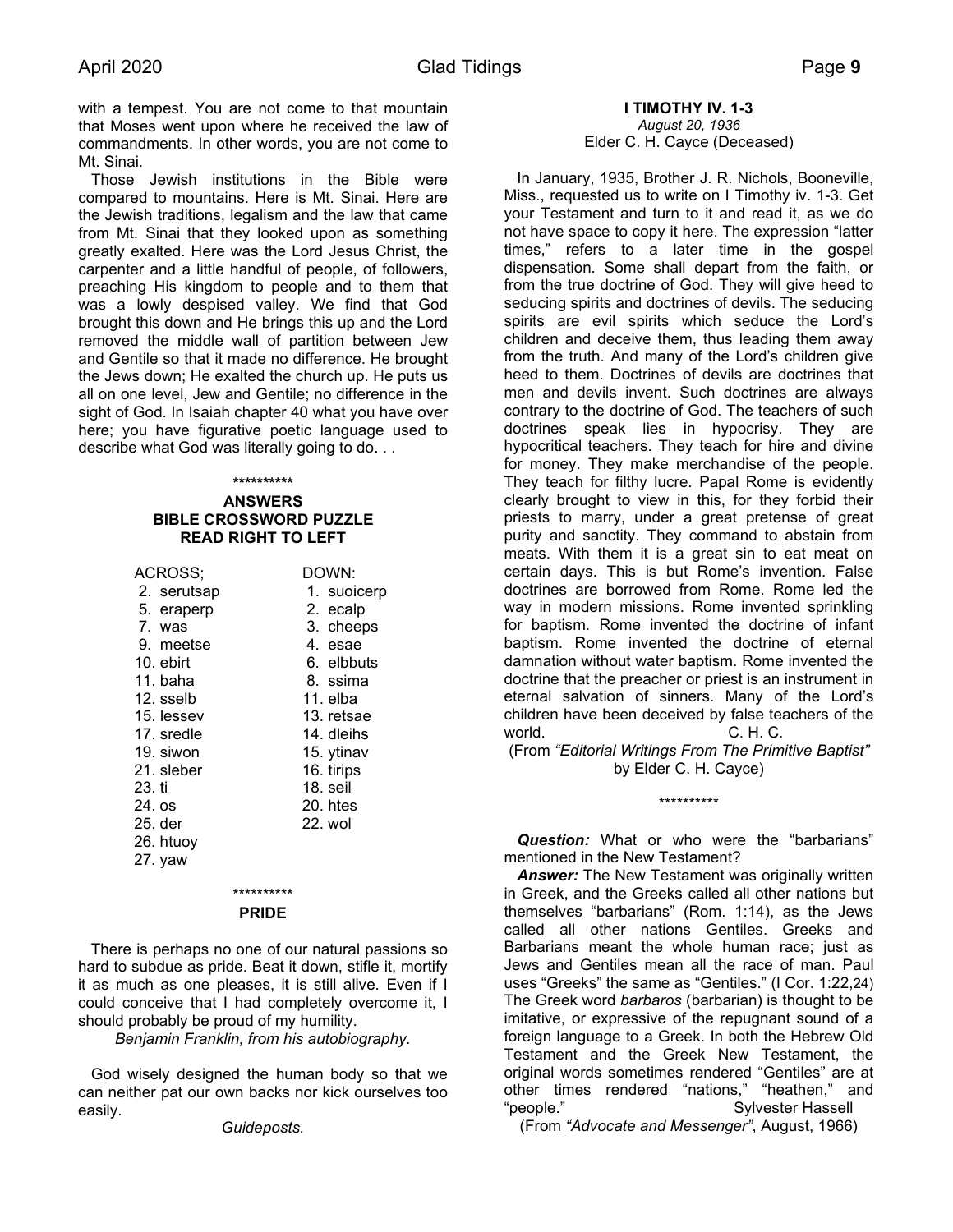# **MATT. 18:15-17**

### By Elder Floy Gross (Deceased)

 *Moreover if thy brother shall trespass against thee, go and tell him his fault between thee and him alone: if he shall hear thee, thou hast gained thy brother.*

 *But if he will not hear thee, then take with thee one or two more, that in the mouth of two or three witnesses every word may be established.*

 *And if he shall neglect to hear them, tell it unto the church: but if he neglect to hear the church, let him be unto thee as an heathen man and a publican.*

 I think that the above language is so plain that it requires but little explanation or comment. I am convinced that it presents a rule which if faithfully followed, would prevent many and perhaps most troubles between brethren, as well as to effect a cure where differences exist. It is a splendid and safe rule for all church members to follow and much of it can be extended to all human relations; I refer especially to the first part "tell him his fault between thee and him alone". This should be observed not only in the church, but in the home and the community. Notice the instruction is, "between thee and him ALONE". How often is this rule disregarded? That would be difficult to answer, but we know it is disregarded much-much too often because the first thought of almost everyone is to tell "his fault" to someone else first. Gossip often begins with, "so and so did me wrong, but don't you tell" but the friend does tell to some other special one who repeats the story as "so and so told me" or "I heard". I am sure that church members do sometimes gossip, and it is certain that they positively do take sides. I think the Bible teaches that the most common and prevailing sin is failure to bridle the tongue. Only as a last resort should these matters be taken to the church for settlement, but this is sometimes necessary. Then if the brother be judged at fault by the church, and if he will not listen to them, and rectify his error, he must be dealt with by the church. The instruction is clear; he shall be regarded as a heathen man and a publican. When a church fails to do its duty in such matters, it not only violates the commandment of our Lord, but lowers it's (sic) dignity and lays itself open for more serious trouble.

 I hope that our readers will study this scripture and meditate upon it very carefully and prayerfully. We know not what time something may come up and we ourselves may be caught off guard and speak without thinking, in plain violation of these gospel steps unless we condition ourselves by careful consideration and review. May the Lord help us to conduct ourselves and keep His house as He has commanded. One of the prevailing sins of humanity is loose and unguarded conversation.

 When difficulties arise between individuals it is only natural for others, when they hear about it, to allow their human emotions, sympathies and prejudices to become involved. These human emotions should never be allowed to hinder our better judgment, and every case should stand on it's (sic) own merits, but this is often not the case. Therefore, when two individuals can settle their difficulties quietly between themselves, others need never know that trouble ever existed, or at least not until after it is all settled and good feeling is restored.

 Only as a last resort should the matter be presented to the church, after all else has been done as commanded.

(From *"Sovereign Grace"*, by Elder Floy Gross)

#### \*\*\*\*\*\*\*\*\*\*

# **Why We Believe Jesus Rose from the Dead:**

 If Jesus did not rise from the dead, the Christian faith is a foolish fantasy. However, if the resurrection of Christ did occur, it confirms His life, message, and atoning work. It is the basis of our hope of life beyond the grave. Christ is alive, and the evidence is overwhelming. Here are some of the reasons we can be so sure.

 1. Jesus predicted His resurrection (Matt 16:21; Mark 9:9-10; John 2:18-22).

 2. The Old Testament prophesied it (Psalm 16:10; compare Acts 2:25-31; 13:33-37).

 3. The tomb was empty and the grave clothes vacant. If those who opposed Christ wished to silence His disciples, all they had to do was produce a body, but they could not (John 20:3-9).

 4. Many people saw the resurrected Christ. They looked on His face, touched Him, heard His voice, and saw Him eat (Matt. 28:16-20; Luke 24:13-39; John 20:11-29; John 21:1-9; Acts 1:6-11; 1 Cor. 15:3- 8).

 5. The lives of the disciples were revolutionized. Though they fled and even denied Christ at the time of His arrest, they later feared no one in their proclamation of the risen Christ (Matt 26:56, 69-75).

 6. The resurrection was the central message of the early church. The church grew with an unwavering conviction that Christ had risen and was the Lord of the church (Acts 4:33; 5:30-32; Rom. 5:24).

 7. Men and women today testify that the power of the risen Christ has transformed their lives. We know that Jesus is alive not only because of the historical and biblical evidence but also because He has miraculously touched our lives.

Kurt E. DeHaan.

#### \*\*\*\*\*\*\*\*\*\*

 "For whether we live, we live unto the Lord; and whether we die, we die unto the Lord: whether we live therefore, or die, we are the Lord's. For to this end Christ both died, and rose, and revived, that he might be Lord both of the dead and living." Ro.14:8-9